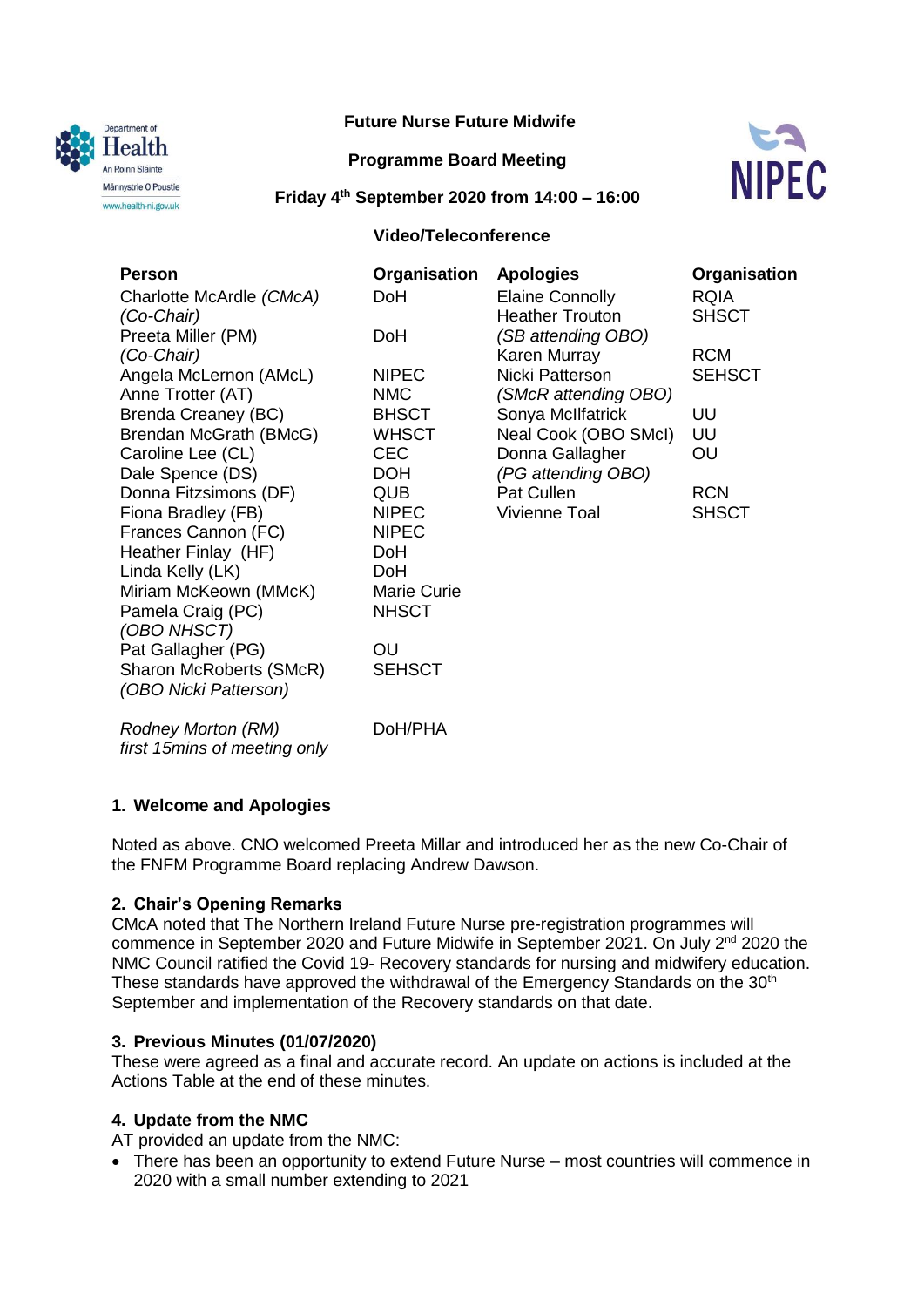- Post Registration, Specialist Practice and Community Nursing A Steering group will meet this week regarding core standards. NMC will be meeting with the four UK Chief Nursing Officers regarding Specialist Practice. It is anticipated a proposal will go to NMC Council in December for a consultation to take place in 2021.
- Preceptorship quidance/standards are now published on the NMC's website and infographics will be launched shortly to support this.
- FNFM standards contain EU legislation depending on the outcome of Brexit certain elements may need to be reviewed and a consultation would need to take place.
- Prescribing Council has called for evidence on remote prescribing and the NMC are looking at how they can consolidate this approach.

## **5. NMC Gateways - Update**

The QUB Midwifery approval event is scheduled for the 11th November 2020 and anticipates a September 2021 programme start.

#### **6. Transformation Funding Update**

AMcL advised that funding for FNFM Professional officers within Trusts concludes at the end of September and each Trust has nominated a link to the FNFM Project Lead thereafter. Thanks was noted for the dedication and hard work of the Professional Officers throughout the FNFM project. No further update has been received regarding FNFM funding after September – CMcA advised that a response should be available shortly.

## **7. Future Midwife - Midwifery Expert Reference Group (MERG)**

- MERG continues to meet monthly, last meeting on the 13th of August 2020 and next meeting on the 16th of September.
- The introduction of the NMC Emergency Standards (2020) expedited the introduction of the Standards for Student Supervision and Assessment (SSSA) in Midwifery. The MERG have agreed a SSSA preparation midwifery pathway as an interim arrangement ahead of Future Midwife resources being available to increase Practice Assessor and PLE capacity.
- **Curriculum Development:** Curriculum planning is well underway by QUB the MERG Curriculum Development work stream will hold an event with stakeholders on the 16th of September to sense-check the QUB curriculum. QUB plan to host a mock Approval Event for Practice Partners ahead of the 11<sup>th</sup> November.
- **Practice Learning Environment (PLE)** Education Audits are underway with a view to completion by the end of September. It is anticipated that there will be an increase in PLE's and PLE capacity. There is a particular focus in this work stream on the COC and career which will be discussed at the next MERG meeting- discussion will be based on of the work of this work stream to date and the work commissioned by the DOH in this area.
- **Midwifery Ongoing Record of Achievement (MORA**) a survey was conducted regarding assessment in practice with 226 responses received – the preferred option indicated using achieved/not achieved. This will be built into the MORA and curriculum. Practice based learning scenarios have been developed as resources for new to role and transitioning. Work is underway in this work stream to adapt the NIPAD Practice learning Handbook for the MORA.

#### **8. Update on Work Streams**

# **8.1 Curriculum Development**

No further updates (Nursing).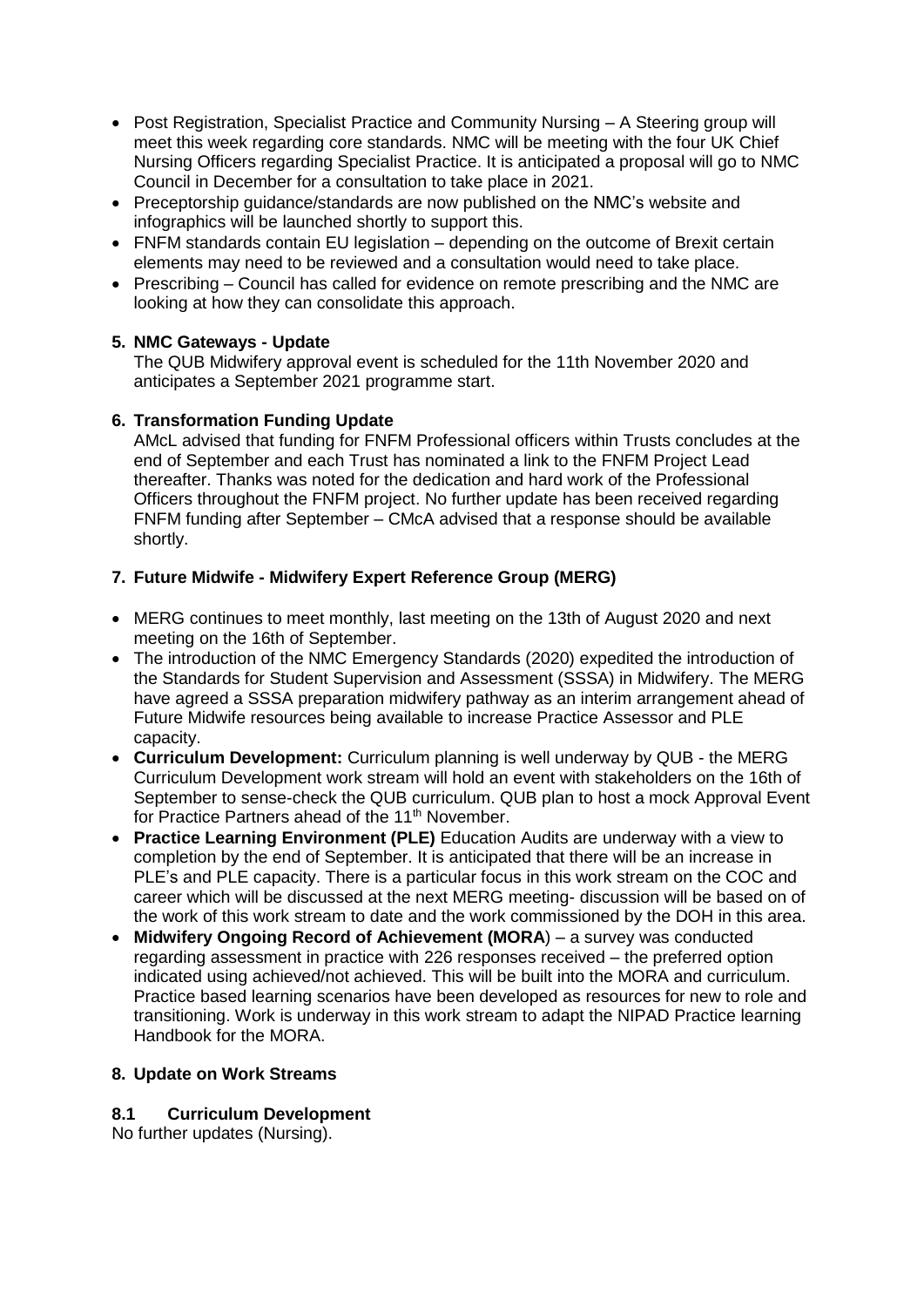# **8.2 Practice Assessment Document (NIPAD)**

An Electronic NIPAD (E-NIPAD) Task and Finish group has been established and is Co-Chaired by the Universities. Terms of Reference, membership and project timelines have been established and two meetings have been held. A large amount of work is underway through this group to develop, test and roll out E-NIPAD by November 2020.

# **8.3 Standards for Student Supervision and Assessment (SSSA)**

Circa 3000 staff have completed FNFM Practice Assessor (Nursing) training – e-Learning programmes have been significantly utilised as there are challenges in delivering face-toface workshops due to Covid-19.

The SSSA members last met on the 22<sup>nd</sup> of June and reviewed their work stream's objectives - It was agreed that these had been met. The Group may meet again prior to 11<sup>th</sup> November, if required, to support the Midwifery Approval event. The FNFM Programme Board agreed that this group's remit will be merged into the Northern Ireland Practice Learning Collaborative (NIPLC) – see Agenda item 9.

# **8.4 Practice Learning Environments (PLE)**

The PLE members last met on the 19<sup>th</sup> of June and reviewed their work stream's objectives -It was agreed that these had been met. The FNFM Programme Board Agreed that this group's remit will be merged into the Northern Ireland Practice Learning Collaborative (NIPLC) – see Agenda item 9.

PLE Educational Audits were scheduled to be completed by the end of April 2020 with a target of increasing student placement capacity by at least one in each PLE. Significant work by the Trusts and Universities has seen the majority of audits completed, however, significant disruption across services during the Covid-19 response has impacted on placement capacity, noting ongoing challenges in accessing community settings.

The above concerns were reiterated by Universities regarding capacity issues and for planning student flows in the coming academic year, siting that the situation is not sustainable going forward.

WHSCT have focused on risk assessing community settings to identify any elements that may be contributing to capacity issues. Concerns over car share and travel have been highlighted – HF noted that guidance via PHA is now available on sharing cars. FC highlighted that has been shared with FNFM Professional officers.

The PLE Non-HSC task and finish group continue to meet, and represent University, Independent Sector and Non HSC stakeholders – members of this group are focused on developing resources to identify and promote new PLEs as well as create and reopen PLE capacity in these sectors.

CMcA asked that these concerns be taken back to Trust to further identify ways to open up capacity. It was requested that the NIPLC monitor the situation and provide reports to CMcA monthly for the next six months - SMcR, NIPLC Co-Chair, confirmed.

AP53 Action: CNO asked the NIPLC to monitor the situation and provide reports monthly for the next six months.

# **8.5 Engagement & Communication**

- An FNFM communique was issued in July 2020 and the next will be available from September.
- A Countdown Clock for the Future Nurse launch was published on NIPEC's website on the 14th of August. CMcA has prepared a video which will be available in September to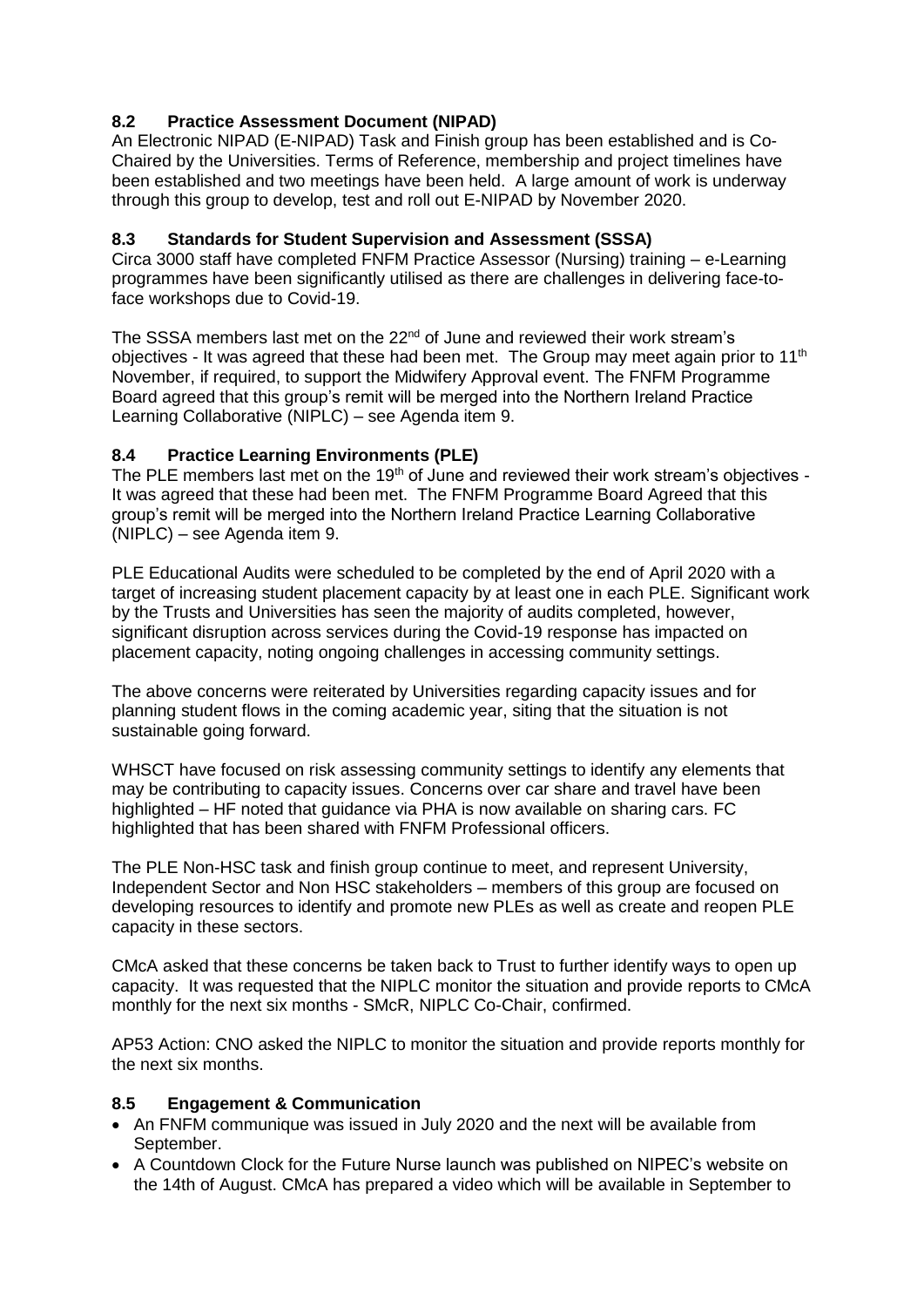officially mark the launch and implementation of Future Nurse. Trusts are also promoting the launch and developing local videos to promote this.

## **9. Northern Ireland Practice Learning Collaborative (NIPLC)**

Further to agreement by the FNFM Programme Board, the NIPLC has been established and is Co-chaired by Sharon McRoberts, SEHSCT, and Karen McCutcheon, QUB. The first meeting was held on the 13<sup>th</sup> of August 2020. The remit of the FNFM Organisational Readiness Group and the SSSA and Nursing PLE work streams will be subsumed into the NIPLC.

#### **10. Risk Register**

Through organisational readiness data previously submitted it is acknowledged and recorded on the risk register that there are challenges regarding increasing capacity of student within practice placements. Work is ongoing to monitor and mitigate this risk.

## **11. AOB**

FC advised that Infection Prevent Control and Personalised Protective Equipment training has been raised to see if a regional approach, or passport system, can be identified to ensure content is consistent across University and practice and avoid duplication of training in different placements. FIT testing seems to be the only identified difference at present. CEC and QUB are discussing options in relation to training content and student access to HSC e-Learning.

No further business was raised.

## **Next Programme Board Meetings**

| <b>Date</b>                      | Time            | Venue (Reviewed as appropriate)         |
|----------------------------------|-----------------|-----------------------------------------|
| Thurs 5 <sup>th</sup> Nov 2020   | $14:00 - 16:00$ | C3.18, Castle Buildings, Dept of Health |
| Tues $12th$ Jan 2020             | $14:00 - 16:00$ | C3.18, Castle Buildings, Dept of Health |
| Thurs 4 <sup>th</sup> March 2020 | $14:00 - 16:00$ | C3.18, Castle Buildings, Dept of Health |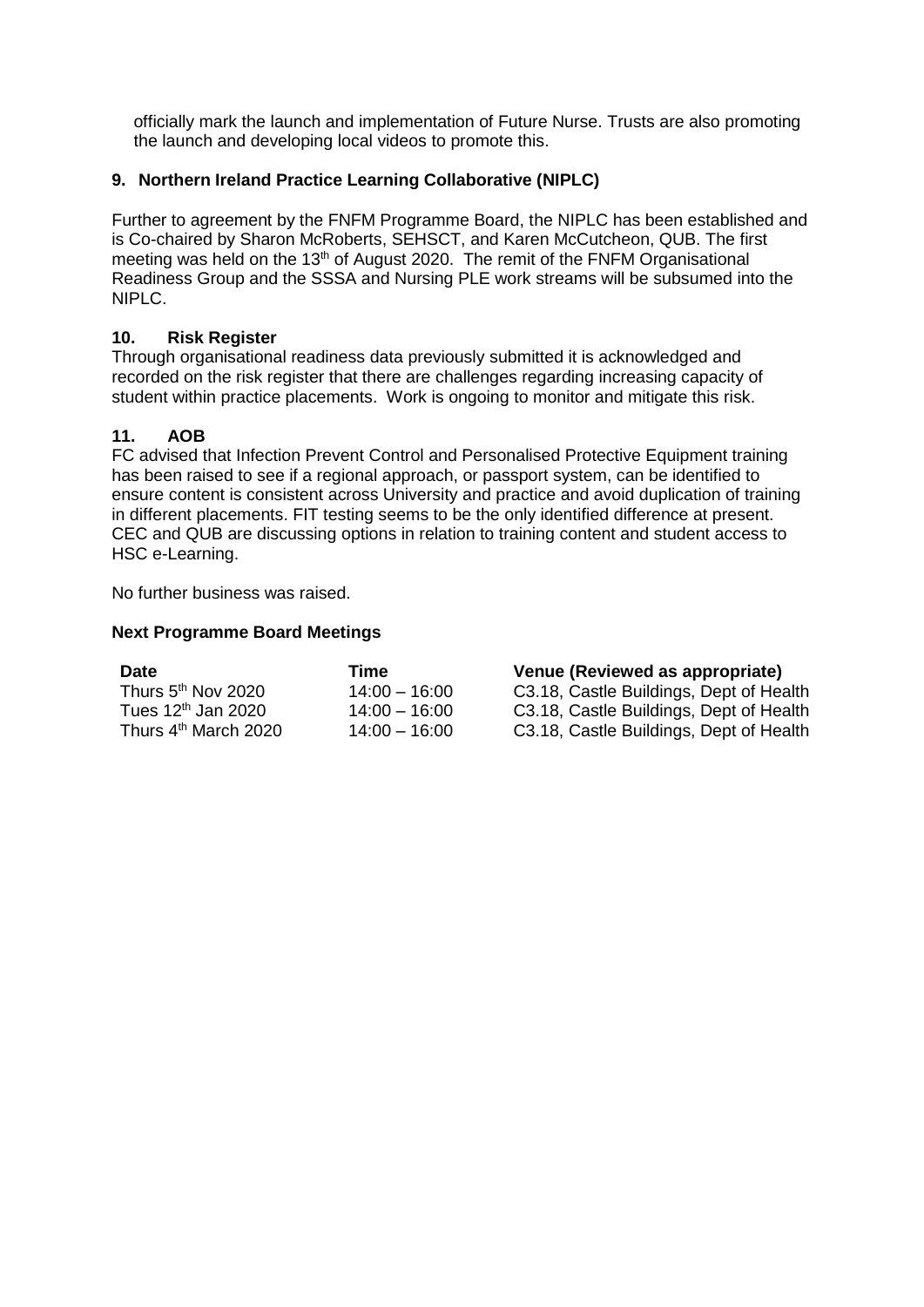| New actions from 4th September 2020 |                                                                                                                                                                                                                                                                                                                                                                                                                                                                                                                       |                                                                           |  |  |
|-------------------------------------|-----------------------------------------------------------------------------------------------------------------------------------------------------------------------------------------------------------------------------------------------------------------------------------------------------------------------------------------------------------------------------------------------------------------------------------------------------------------------------------------------------------------------|---------------------------------------------------------------------------|--|--|
| Ref                                 | <b>Detail</b>                                                                                                                                                                                                                                                                                                                                                                                                                                                                                                         | Owner/s                                                                   |  |  |
| AP53                                | NIPLC to provide CMcA with monthly reports on Trust and AEI PLE<br>capacity.                                                                                                                                                                                                                                                                                                                                                                                                                                          | <b>NIPLC</b><br>(SMcR and<br><b>KMcC</b> and<br>all Practice<br>Partners) |  |  |
|                                     | <b>Actions in Progress</b>                                                                                                                                                                                                                                                                                                                                                                                                                                                                                            |                                                                           |  |  |
| Ref                                 | <b>Detail/Update</b>                                                                                                                                                                                                                                                                                                                                                                                                                                                                                                  | Owner/s                                                                   |  |  |
| AP39                                | GM raised a query regarding the reference to 'assessment' in this<br>statement for inclusion in job descriptions and discussion ensued.<br>FC will raise this query with FNFM HR representative to advise with<br>a view to compare and contrast with the approach across other UK<br>Countries.<br>Update 26 <sup>th</sup> May - Agenda for change group are to discuss this but<br>haven't met due to COVID19. YC is taking this query forward to<br>ensure consultation on this.                                   | <b>HR</b>                                                                 |  |  |
|                                     | Update 1 <sup>st</sup> of July and 4 <sup>th</sup> September - Yvonne Connolly<br>progressing this with relevant groups. Yvonne had intimated via her<br>email update that the wording should not impact on Banding -<br>however Rita Devlin queried that assertion and asked if<br>correspondence from Yvonne could be shared with her. FC to share                                                                                                                                                                  |                                                                           |  |  |
| AP36                                | Safe holding and restraint - It was agreed that a regional model<br>should be in place to ensure consistency between training and<br>practice and that it should be based on evidence based practice.<br>RM will arrange a meeting with AEIs and employers to discuss and<br>progress.                                                                                                                                                                                                                                | RM/DoH                                                                    |  |  |
|                                     | 5th March 2020 Update - RM has held conversations with<br>colleagues in Trusts to clarify model of practice - the approach<br>should be a regional one. RM advised it's around training reflecting<br>the principles of MAPA. There are queries over licensing if a MAPA<br>'lite' delivery is considered. Conversation needed with CEC.<br>SMcI expressed concerns re feedback from staff (costing,<br>implications, time, training, expertise, licenses). Not a requirement<br>under standards.                     |                                                                           |  |  |
|                                     | RM to set up meeting with practice, AEIs, CEC, DoH and also hold a<br>separate conversation re MAPA licensing ahead of the meeting,<br>which will inform options.                                                                                                                                                                                                                                                                                                                                                     |                                                                           |  |  |
|                                     | Update 4 <sup>th</sup> September - Rodney Morton has had conversation with<br>MAPA accreditors (7 <sup>th</sup> of August) to explore approach options for NI<br>students. A proposal is being presented at the end of August with<br>options, including access to LV1 awareness training and managing<br>and deescalate difficult conversations and/or a blended approach -<br>online, curriculum with a practical model. Students would not be<br>MAPA certified but would need to complete certification following |                                                                           |  |  |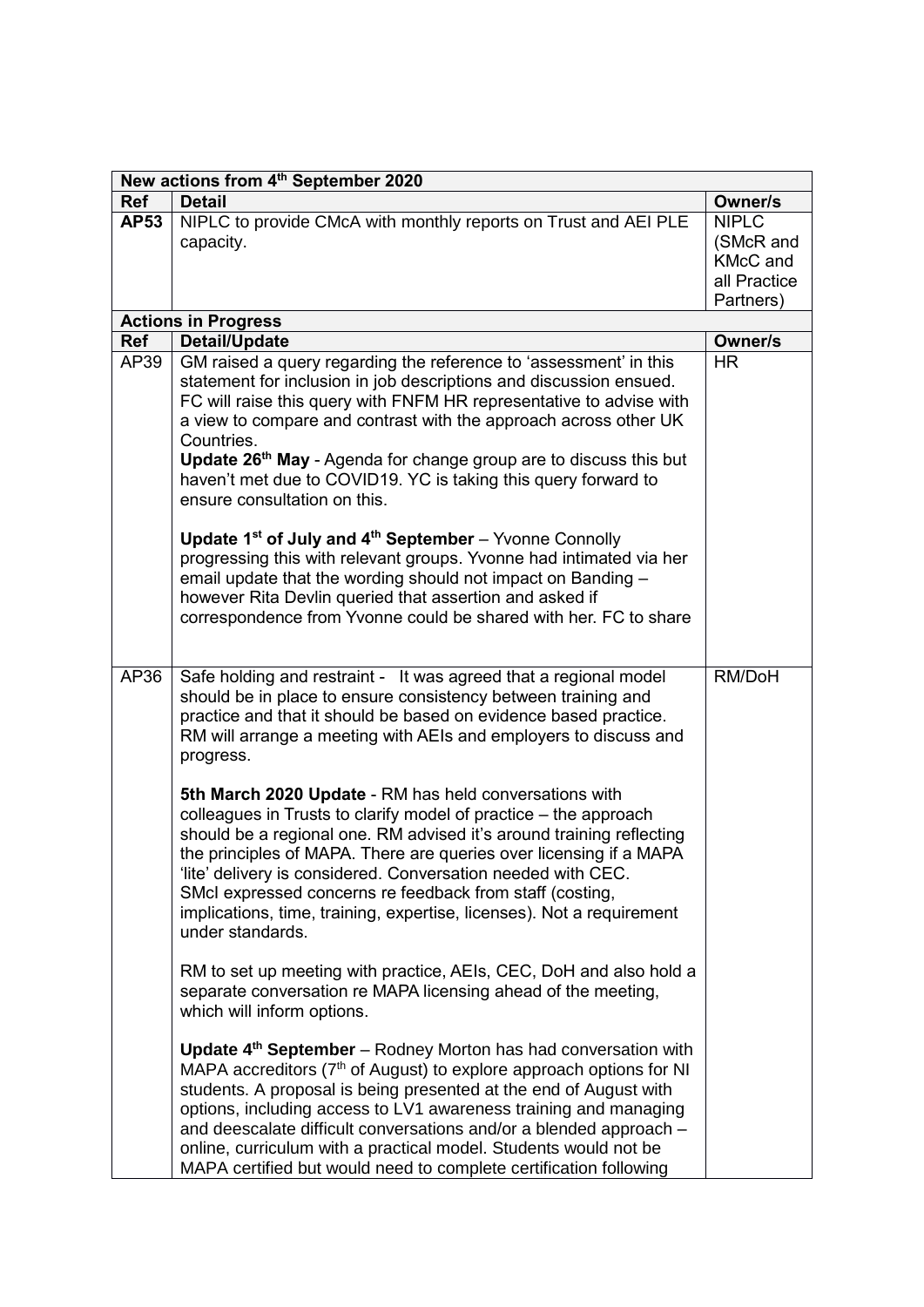|             | registration. Whatever is agreed would need to be a network and<br>regional approach.                                                                                                                                                                                                                                                                                                                                                                                     |               |  |
|-------------|---------------------------------------------------------------------------------------------------------------------------------------------------------------------------------------------------------------------------------------------------------------------------------------------------------------------------------------------------------------------------------------------------------------------------------------------------------------------------|---------------|--|
|             | CEC noted they have MAPA provision limitations at present.                                                                                                                                                                                                                                                                                                                                                                                                                |               |  |
| AP33        | A business case is needed for Future Midwife post March 2020                                                                                                                                                                                                                                                                                                                                                                                                              |               |  |
|             | 5th March 2020 Update - this is under development                                                                                                                                                                                                                                                                                                                                                                                                                         |               |  |
|             | <b>Update 26th May 2020</b> – A letter of comfort is in place regarding<br>funding until end of June. AMcL will continue to link with DoH to<br>monitor. FC will be undertaking a scoping exercise also.                                                                                                                                                                                                                                                                  |               |  |
|             | Update 1st July 2020<br>Funding is in place until September 2020 and further funding<br>request has been submitted post September 2020.                                                                                                                                                                                                                                                                                                                                   |               |  |
|             | Update 4 <sup>th</sup> September 2020 - Funding update post September<br>being progressed.                                                                                                                                                                                                                                                                                                                                                                                |               |  |
|             | <b>Actions closed since last meeting</b>                                                                                                                                                                                                                                                                                                                                                                                                                                  |               |  |
| <b>AP50</b> | AT will forward a link to FNFM Board members to the NMC Council<br>papers for information                                                                                                                                                                                                                                                                                                                                                                                 | <b>AT</b>     |  |
|             | Completed.                                                                                                                                                                                                                                                                                                                                                                                                                                                                |               |  |
| <b>AP51</b> | OU is still waiting for their formal approval letter - AT will follow up on<br>this.                                                                                                                                                                                                                                                                                                                                                                                      | <b>AT</b>     |  |
|             | Letter now received.                                                                                                                                                                                                                                                                                                                                                                                                                                                      |               |  |
| <b>AP52</b> | FNFM Programme Board agreed to establish the NIPLC. The draft<br>ToR will be shared with FNFM Programme Board for feedback (1<br>week turn around), nominations to membership will be sought and<br>the first meeting will be held in August.<br>Completed $-1$ <sup>st</sup> meeting held 13 <sup>th</sup> August 2020.                                                                                                                                                  | <b>FC/All</b> |  |
| AP18        | A subgroup is being set up to consider electronic PAD - AD<br>confirmed he would seek representation from BSO                                                                                                                                                                                                                                                                                                                                                             | AD            |  |
|             | Update: AD - BSO have been contacted, and Karen Bailey ITS has<br>been asked to nominate a person.<br>Update 3rd Sept - No IT representative advised yet, hardcopy PAD<br>to proceed<br>Update 5th Nov – Discussed at Board Meeting, FC to speak with<br>other countries to gauge costing. AEIs to explore in-house options<br>collaboratively - AEIs will consider requirements and put forward<br>options at the next programme Board meeting, on 10th January<br>2020. |               |  |
|             | 5th March 2020 Update - AEIs met to discuss eNIPAD, evidence is                                                                                                                                                                                                                                                                                                                                                                                                           |               |  |